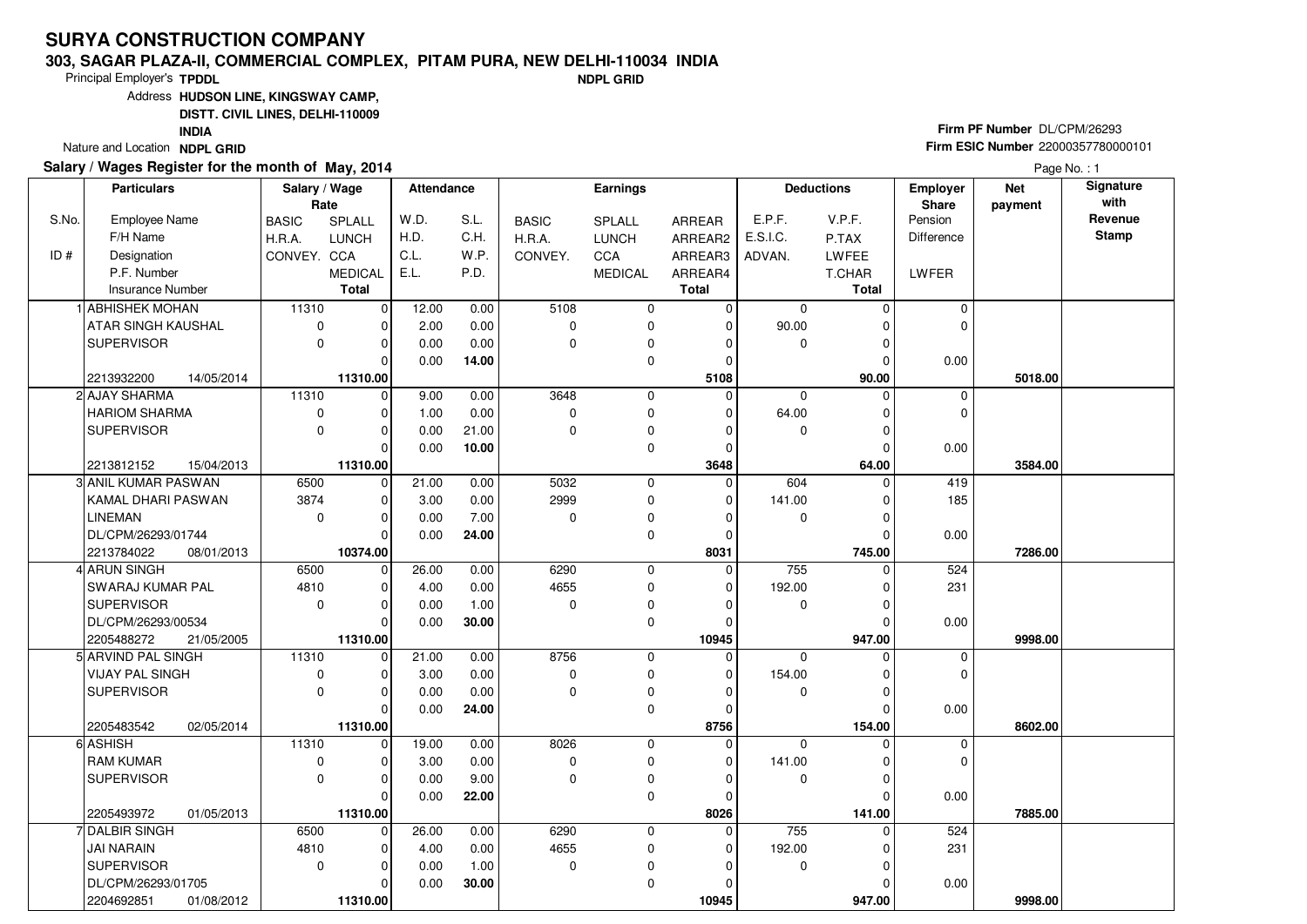### **303, SAGAR PLAZA-II, COMMERCIAL COMPLEX, PITAM PURA, NEW DELHI-110034 INDIANDPL GRID**

Principal Employer's**TPDDL**

Address**HUDSON LINE, KINGSWAY CAMP,**

**DISTT. CIVIL LINES, DELHI-110009**

**INDIA**

Nature and Location **NDPL GRID** 

## **Salary / Wages Register for the month of May, 2014**

**Firm PF Number** DL/CPM/26293 **Firm ESIC Number** <sup>22000357780000101</sup>

|       | <b>Particulars</b>       | Salary / Wage<br>Rate |                | <b>Attendance</b> |       |              | <b>Earnings</b> |              |                | <b>Deductions</b> | Employer<br>Share | <b>Net</b><br>payment | Signature<br>with |
|-------|--------------------------|-----------------------|----------------|-------------------|-------|--------------|-----------------|--------------|----------------|-------------------|-------------------|-----------------------|-------------------|
| S.No. | Employee Name            | <b>BASIC</b>          | <b>SPLALL</b>  | W.D.              | S.L.  | <b>BASIC</b> | <b>SPLALL</b>   | ARREAR       | E.P.F.         | V.P.F.            | Pension           |                       | Revenue           |
|       | F/H Name                 | H.R.A.                | <b>LUNCH</b>   | H.D.              | C.H.  | H.R.A.       | <b>LUNCH</b>    | ARREAR2      | E.S.I.C.       | P.TAX             | <b>Difference</b> |                       | <b>Stamp</b>      |
| ID#   | Designation              | CONVEY. CCA           |                | C.L.              | W.P.  | CONVEY.      | CCA             | ARREAR3      | ADVAN.         | LWFEE             |                   |                       |                   |
|       | P.F. Number              |                       | <b>MEDICAL</b> | E.L.              | P.D.  |              | <b>MEDICAL</b>  | ARREAR4      |                | T.CHAR            | LWFER             |                       |                   |
|       | <b>Insurance Number</b>  |                       | <b>Total</b>   |                   |       |              |                 | <b>Total</b> |                | <b>Total</b>      |                   |                       |                   |
|       | <b>8 DHARAM CHAND</b>    | 6500                  | 0              | 4.00              | 0.00  | 839          | 0               | $\mathbf 0$  | 101            | $\Omega$          | 70                |                       |                   |
|       | <b>KARAM CHAND</b>       | 3874                  | 0              | 0.00              | 0.00  | 500          | 0               | $\mathbf 0$  | 24.00          |                   | 31                |                       |                   |
|       | <b>LINEMAN</b>           | 0                     | $\Omega$       | 0.00              | 27.00 | $\Omega$     | 0               | $\Omega$     | 0              | $\Omega$          |                   |                       |                   |
|       | DL/CPM/26293/00003       |                       | $\Omega$       | 0.00              | 4.00  |              | $\mathbf 0$     | $\mathbf 0$  |                | $\Omega$          | 0.00              |                       |                   |
|       | 2205482466<br>01/11/2002 |                       | 10374.00       |                   |       |              |                 | 1339         |                | 125.00            |                   | 1214.00               |                   |
|       | 9 DILIP CHAUDHARY        | 6500                  | $\mathbf 0$    | 9.00              | 0.00  | 2097         | 0               | $\mathbf 0$  | 252            | $\Omega$          | $\frac{175}{2}$   |                       |                   |
|       | SINGESHWAR               | 3874                  | $\Omega$       | 1.00              | 0.00  | 1250         | 0               | $\Omega$     | 59.00          | $\Omega$          | 77                |                       |                   |
|       | <b>LINEMAN</b>           | $\mathbf 0$           | $\Omega$       | 0.00              | 21.00 | $\Omega$     | 0               | $\Omega$     | 0              | $\Omega$          |                   |                       |                   |
|       | DL/CPM/26293/00017       |                       | 0              | 0.00              | 10.00 |              | $\mathbf 0$     | $\mathbf 0$  |                | $\Omega$          | 0.00              |                       |                   |
|       | 2205474949<br>01/11/2002 |                       | 10374.00       |                   |       |              |                 | 3347         |                | 311.00            |                   | 3036.00               |                   |
|       | 10 DILIP KUMAR           | 6500                  | $\Omega$       | 21.00             | 0.00  | 5032         | $\mathbf 0$     | $\mathbf 0$  | 604            | O                 | 419               |                       |                   |
|       | <b>B R BARALIE</b>       | 3874                  |                | 3.00              | 0.00  | 2999         | 0               | $\Omega$     | 141.00         | 0                 | 185               |                       |                   |
|       | <b>DRIVER</b>            | 0                     | $\Omega$       | 0.00              | 7.00  | $\mathbf 0$  | 0               | $\Omega$     | 0              | $\Omega$          |                   |                       |                   |
|       | DL/CPM/26293/01648       |                       | $\Omega$       | 0.00              | 24.00 |              | 0               | 0            |                | $\Omega$          | 0.00              |                       |                   |
|       | 2213669466<br>01/12/2012 |                       | 10374.00       |                   |       |              |                 | 8031         |                | 745.00            |                   | 7286.00               |                   |
|       | 11 G. NARAYAN            | 6500                  | $\Omega$       | 0.00              | 0.00  | $\Omega$     | $\mathbf 0$     | $\Omega$     | $\Omega$       | $\Omega$          | $\mathbf 0$       |                       |                   |
|       | <b>GOVINDA SWAMI</b>     | 3874                  | $\Omega$       | 0.00              | 0.00  | $\mathbf 0$  | 0               | $\Omega$     | 0.00           | $\Omega$          | 0                 |                       |                   |
|       | <b>LINEMAN</b>           | 0                     | 0              | 0.00              | 31.00 | $\Omega$     | $\mathbf 0$     | $\Omega$     | 0              | $\Omega$          |                   |                       |                   |
|       | DL/CPM/26293/01683       |                       | $\Omega$       | 0.00              | 0.00  |              | $\mathbf 0$     | $\Omega$     |                | $\Omega$          | 0.00              |                       |                   |
|       | 2205489854<br>01/05/2012 |                       | 10374.00       |                   |       |              |                 | 0            |                | 0.00              |                   | 0.00                  |                   |
|       | 12 GULAB                 | 8554                  | $\Omega$       | 13.00             | 0.00  | 4139         | $\mathbf 0$     | $\Omega$     | $\overline{0}$ | O                 | 0                 |                       |                   |
|       | <b>KESAR ALI</b>         | 0                     | U              | 2.00              | 0.00  | $\mathbf 0$  | 0               | $\Omega$     | 73.00          | $\Omega$          | $\Omega$          |                       |                   |
|       | <b>ALM</b>               | 0                     | $\Omega$       | 0.00              | 16.00 | $\Omega$     | 0               | $\mathbf 0$  | 0              | $\Omega$          |                   |                       |                   |
|       |                          |                       | $\Omega$       | 0.00              | 15.00 |              | $\mathbf 0$     | $\mathbf 0$  |                | $\Omega$          | 0.00              |                       |                   |
|       | 2213906252<br>06/03/2014 |                       | 8554.00        |                   |       |              |                 | 4139         |                | 73.00             |                   | 4066.00               |                   |
|       | 13 HEMANT KUMAR          | 11310                 | $\Omega$       | 21.00             | 0.00  | 9121         | 0               | 0            | 0              | O                 | 0                 |                       |                   |
|       | <b>KRISHAN KUMAR</b>     | 0                     | $\Omega$       | 4.00              | 0.00  | $\mathbf 0$  | 0               | $\Omega$     | 160.00         | $\Omega$          | $\mathbf 0$       |                       |                   |
|       | <b>SUPERVISOR</b>        | 0                     | $\Omega$       | 0.00              | 6.00  | 0            | 0               | $\Omega$     | 0              | $\Omega$          |                   |                       |                   |
|       |                          |                       | $\Omega$       | 0.00              | 25.00 |              | 0               | $\Omega$     |                | $\Omega$          | 0.00              |                       |                   |
|       | 2213842501<br>01/08/2013 |                       | 11310.00       |                   |       |              |                 | 9121         |                | 160.00            |                   | 8961.00               |                   |
|       | 14 JAI BHAGWAN           | 6500                  | $\Omega$       | 26.00             | 0.00  | 6290         | 0               | 0            | 755            | U                 | 524               |                       |                   |
|       | <b>CHANDER SINGH</b>     | 3874                  | $\Omega$       | 4.00              | 0.00  | 3749         | 0               | $\mathbf 0$  | 176.00         | 0                 | 231               |                       |                   |
|       | <b>LINEMAN</b>           | $\mathbf 0$           | $\Omega$       | 0.00              | 1.00  | 0            | 0               | $\Omega$     | 0              | $\Omega$          |                   |                       |                   |
|       | DL/CPM/26293/01024       |                       | 0              | 0.00              | 30.00 |              | 0               | 0            |                | $\Omega$          | 0.00              |                       |                   |
|       | 2212619727<br>03/02/2009 |                       | 10374.00       |                   |       |              |                 | 10039        |                | 931.00            |                   | 9108.00               |                   |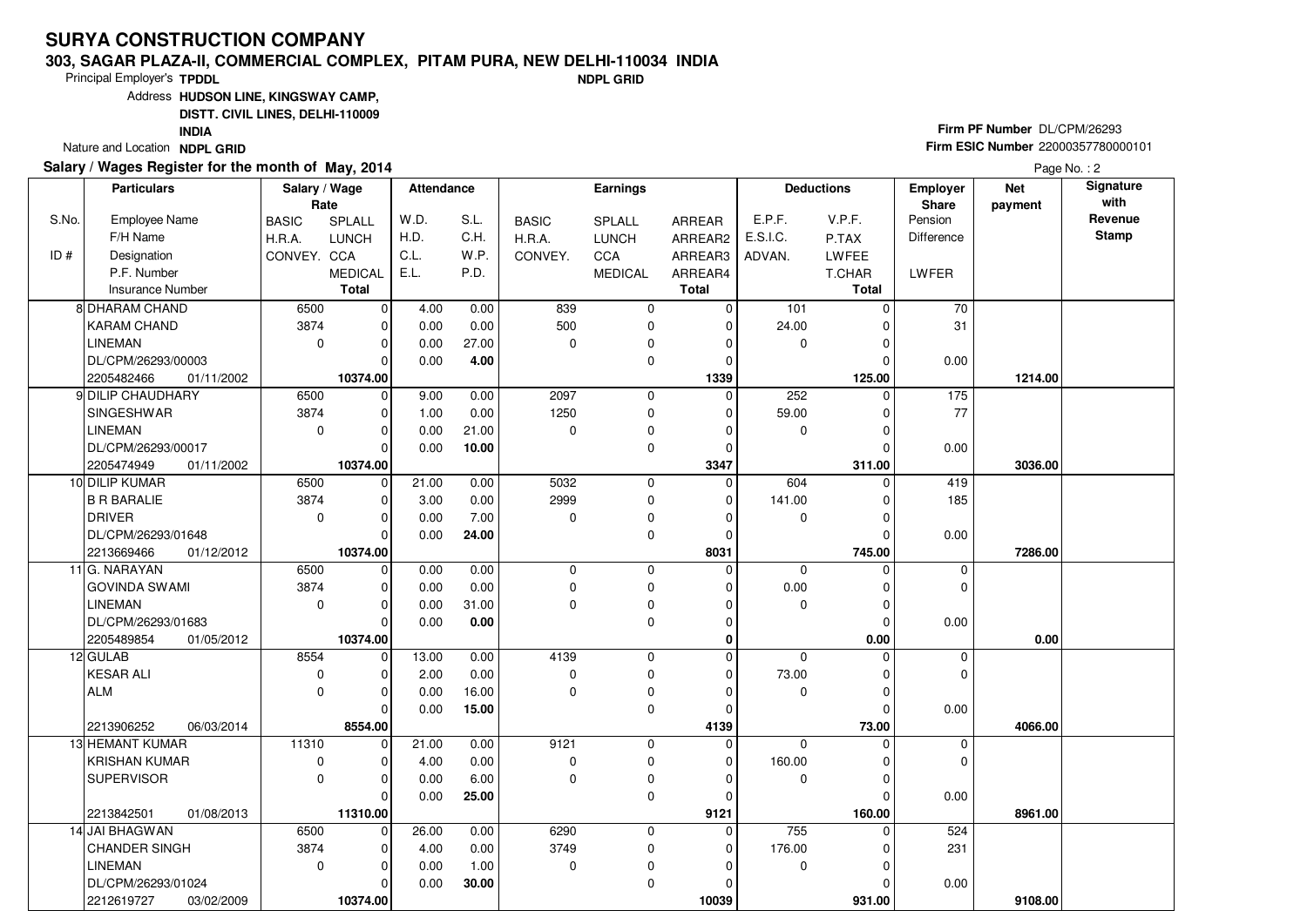### **303, SAGAR PLAZA-II, COMMERCIAL COMPLEX, PITAM PURA, NEW DELHI-110034 INDIANDPL GRID**

Principal Employer's**TPDDL**

Address**HUDSON LINE, KINGSWAY CAMP,**

**DISTT. CIVIL LINES, DELHI-110009**

**INDIA**

Nature and Location **NDPL GRID** 

## **Salary / Wages Register for the month of May, 2014**

**Firm PF Number** DL/CPM/26293 **Firm ESIC Number** <sup>22000357780000101</sup>

|       | <b>Particulars</b>       | Salary / Wage<br>Rate |                | Attendance |       |              | <b>Earnings</b> |              |             | <b>Deductions</b> | <b>Employer</b><br>Share | <b>Net</b><br>payment | Signature<br>with |
|-------|--------------------------|-----------------------|----------------|------------|-------|--------------|-----------------|--------------|-------------|-------------------|--------------------------|-----------------------|-------------------|
| S.No. | <b>Employee Name</b>     | <b>BASIC</b>          | SPLALL         | W.D.       | S.L.  | <b>BASIC</b> | <b>SPLALL</b>   | ARREAR       | E.P.F.      | V.P.F.            | Pension                  |                       | Revenue           |
|       | F/H Name                 | H.R.A.                | <b>LUNCH</b>   | H.D.       | C.H.  | H.R.A.       | <b>LUNCH</b>    | ARREAR2      | E.S.I.C.    | P.TAX             | <b>Difference</b>        |                       | <b>Stamp</b>      |
| ID#   | Designation              | CONVEY. CCA           |                | C.L.       | W.P.  | CONVEY.      | <b>CCA</b>      | ARREAR3      | ADVAN.      | LWFEE             |                          |                       |                   |
|       | P.F. Number              |                       | <b>MEDICAL</b> | E.L.       | P.D.  |              | <b>MEDICAL</b>  | ARREAR4      |             | T.CHAR            | LWFER                    |                       |                   |
|       | <b>Insurance Number</b>  |                       | <b>Total</b>   |            |       |              |                 | <b>Total</b> |             | <b>Total</b>      |                          |                       |                   |
|       | 15 K RAMU                | 6500                  | $\overline{0}$ | 9.00       | 0.00  | 2097         | $\pmb{0}$       | $\mathbf 0$  | 252         | $\Omega$          | $\frac{175}{175}$        |                       |                   |
|       | KARIAN                   | 3874                  | $\Omega$       | 1.00       | 0.00  | 1250         | 0               | $\Omega$     | 59.00       |                   | 77                       |                       |                   |
|       | <b>LINEMAN</b>           | $\pmb{0}$             | $\Omega$       | 0.00       | 21.00 | $\Omega$     | 0               | $\Omega$     | 0           | O                 |                          |                       |                   |
|       | DL/CPM/26293/01728       |                       | $\Omega$       | 0.00       | 10.00 |              | 0               | $\mathbf 0$  |             | $\Omega$          | 0.00                     |                       |                   |
|       | 2211965132<br>01/12/2012 |                       | 10374.00       |            |       |              |                 | 3347         |             | 311.00            |                          | 3036.00               |                   |
|       | 16 KAILASH CHAND         | 6500                  | $\mathbf 0$    | 21.00      | 0.00  | 5032         | 0               | $\mathbf 0$  | 604         | $\Omega$          | 419                      |                       |                   |
|       | <b>BHAGAT RAM</b>        | 3874                  | $\Omega$       | 3.00       | 0.00  | 2999         | 0               | $\Omega$     | 141.00      | O                 | 185                      |                       |                   |
|       | LINEMAN                  | $\mathbf 0$           | $\Omega$       | 0.00       | 7.00  | $\Omega$     | 0               | $\Omega$     | $\mathbf 0$ | ŋ                 |                          |                       |                   |
|       | DL/CPM/26293/00858       |                       | $\Omega$       | 0.00       | 24.00 |              | 0               | 0            |             | $\Omega$          | 0.00                     |                       |                   |
|       | 2211685716<br>20/07/2007 |                       | 10374.00       |            |       |              |                 | 8031         |             | 745.00            |                          | 7286.00               |                   |
|       | 17 KAUSHAL KUMAR CHAUBEY | 11310                 | 0              | 15.00      | 0.00  | 6567         | 0               | 0            | $\Omega$    | $\Omega$          | $\mathbf 0$              |                       |                   |
|       | GULAB CHAUBEY            | $\pmb{0}$             | $\Omega$       | 3.00       | 0.00  | $\mathbf 0$  | 0               | 0            | 115.00      |                   | $\mathbf 0$              |                       |                   |
|       | SUPERVISOR               | $\mathbf 0$           | $\Omega$       | 0.00       | 13.00 | $\Omega$     | 0               | $\mathbf 0$  | 0           | $\Omega$          |                          |                       |                   |
|       |                          |                       | $\Omega$       | 0.00       | 18.00 |              | 0               | 0            |             | $\Omega$          | 0.00                     |                       |                   |
|       | 2213871741<br>08/10/2013 |                       | 11310.00       |            |       |              |                 | 6567         |             | 115.00            |                          | 6452.00               |                   |
|       | 18 MAHESH KUMAR          | 11310                 | $\Omega$       | 19.00      | 0.00  | 8026         | 0               | $\Omega$     | $\Omega$    | $\Omega$          | $\mathbf 0$              |                       |                   |
|       | <b>VIJAY KUMAR</b>       | 0                     | $\Omega$       | 3.00       | 0.00  | $\mathbf 0$  | 0               | $\Omega$     | 141.00      | ŋ                 | $\mathbf 0$              |                       |                   |
|       | SUPERVISOR               | $\mathbf 0$           | $\Omega$       | 0.00       | 9.00  | $\Omega$     | 0               | $\Omega$     | 0           |                   |                          |                       |                   |
|       |                          |                       | $\Omega$       | 0.00       | 22.00 |              | 0               | $\Omega$     |             |                   | 0.00                     |                       |                   |
|       | 2213861598<br>20/09/2013 |                       | 11310.00       |            |       |              |                 | 8026         |             | 141.00            |                          | 7885.00               |                   |
|       | 19 MAKKHAN               | 10374                 | $\overline{0}$ | 13.00      | 0.00  | 5020         | 0               | $\Omega$     | $\Omega$    |                   | $\mathbf 0$              |                       |                   |
|       | <b>SUKHAI</b>            | $\pmb{0}$             | $\Omega$       | 2.00       | 0.00  | $\mathbf 0$  | 0               | $\Omega$     | 88.00       | ∩                 | $\Omega$                 |                       |                   |
|       | MESSION                  | $\mathbf 0$           | $\Omega$       | 0.00       | 16.00 | $\Omega$     | $\mathbf 0$     | 0            | 0           | $\Omega$          |                          |                       |                   |
|       |                          |                       | $\Omega$       | 0.00       | 15.00 |              | $\mathbf 0$     | $\mathbf 0$  |             | $\Omega$          | 0.00                     |                       |                   |
|       | 2213891467<br>06/01/2014 |                       | 10374.00       |            |       |              |                 | 5020         |             | 88.00             |                          | 4932.00               |                   |
|       | 20 MD TANVEER ALAM       | 5731                  | 0<br>$\Omega$  | 19.00      | 0.00  | 4067         | 0               | 0            | 488         |                   | 339                      |                       |                   |
|       | MD JAINUDDIN             | 2823                  |                | 3.00       | 0.00  | 2003         | 0               | $\Omega$     | 107.00      | $\Omega$          | 149                      |                       |                   |
|       | <b>ALM</b>               | $\pmb{0}$             | $\Omega$       | 0.00       | 9.00  | $\mathbf 0$  | 0               | 0            | 0           |                   |                          |                       |                   |
|       | DL/CPM/26293/01737       |                       | $\Omega$       | 0.00       | 22.00 |              | $\mathbf 0$     | $\Omega$     |             | O                 | 0.00                     |                       |                   |
|       | 2213777329<br>10/12/2012 |                       | 8554.00        |            |       |              |                 | 6070         |             | 595.00            |                          | 5475.00               |                   |
|       | 21 MOHD ASIF SAIFI       | 11310                 | $\Omega$       | 19.00      | 0.00  | 8026         | 0               | 0            | $\Omega$    | U                 | 0                        |                       |                   |
|       | SIRAZUDDIN               | 0                     | $\Omega$       | 3.00       | 0.00  | $\mathbf 0$  | 0               | 0            | 141.00      |                   | $\Omega$                 |                       |                   |
|       | <b>SUPERVISOR</b>        | $\Omega$              | $\Omega$       | 0.00       | 9.00  | $\mathbf 0$  | 0               | $\Omega$     | 0           |                   |                          |                       |                   |
|       |                          |                       |                | 0.00       | 22.00 |              | 0               | 0            |             |                   | 0.00                     |                       |                   |
|       | 2213811849<br>10/04/2013 |                       | 11310.00       |            |       |              |                 | 8026         |             | 141.00            |                          | 7885.00               |                   |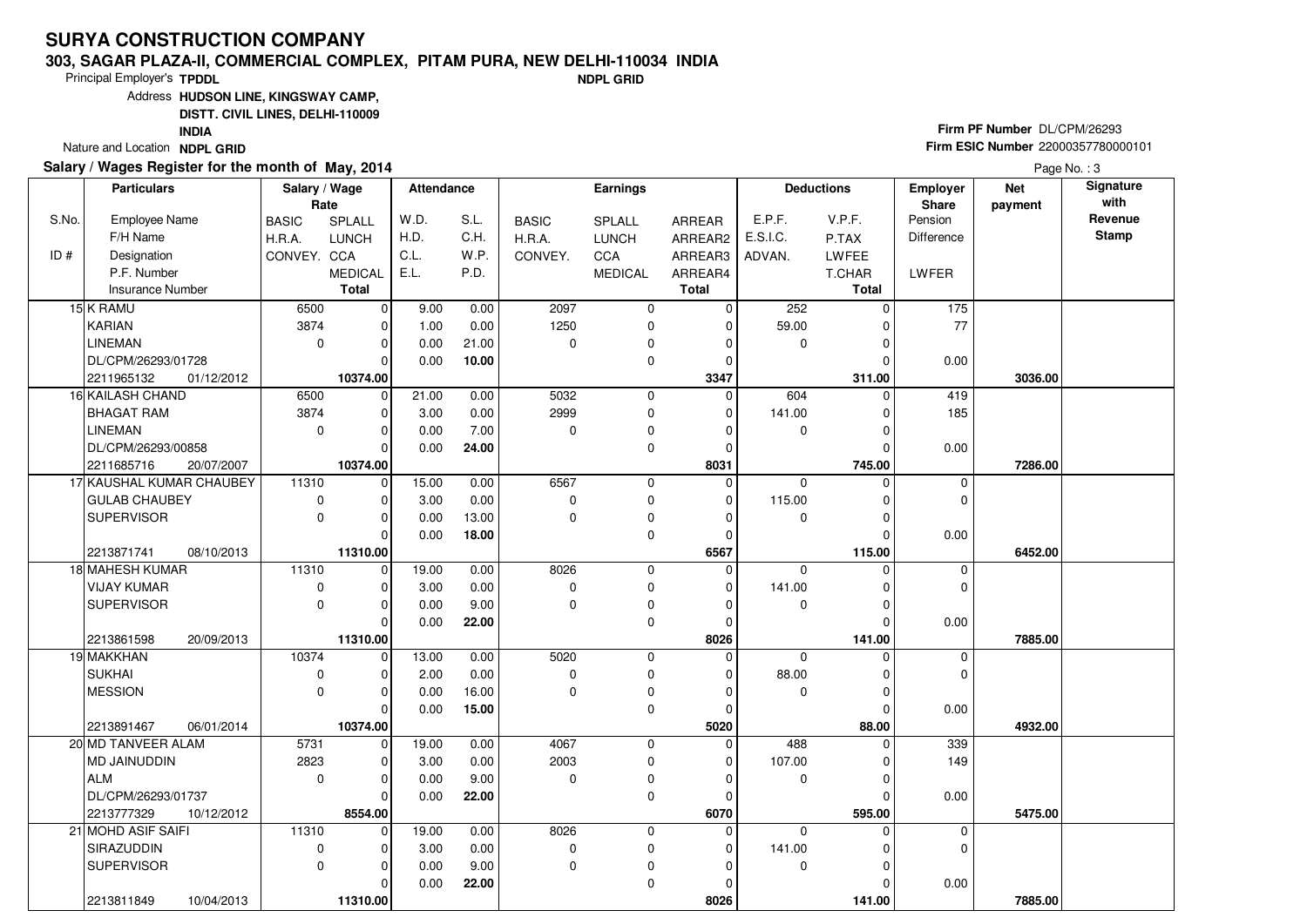### **303, SAGAR PLAZA-II, COMMERCIAL COMPLEX, PITAM PURA, NEW DELHI-110034 INDIANDPL GRID**

Principal Employer's**TPDDL**

Address**HUDSON LINE, KINGSWAY CAMP,**

**DISTT. CIVIL LINES, DELHI-110009**

**INDIA**

Nature and Location **NDPL GRID** 

## **Salary / Wages Register for the month of May, 2014**

**Firm PF Number** DL/CPM/26293 **Firm ESIC Number** <sup>22000357780000101</sup>

|       | <b>Particulars</b>       | Salary / Wage |                                | <b>Attendance</b> |       | <b>Earnings</b> |                | <b>Deductions</b> |             | Employer               | <b>Net</b>              | Signature<br>with |              |
|-------|--------------------------|---------------|--------------------------------|-------------------|-------|-----------------|----------------|-------------------|-------------|------------------------|-------------------------|-------------------|--------------|
| S.No. | Employee Name            | Rate          | SPLALL                         | W.D.              | S.L.  | <b>BASIC</b>    | <b>SPLALL</b>  | <b>ARREAR</b>     | E.P.F.      | V.P.F.                 | <b>Share</b><br>Pension | payment           | Revenue      |
|       | F/H Name                 | <b>BASIC</b>  | <b>LUNCH</b>                   | H.D.              | C.H.  |                 |                |                   | E.S.I.C.    |                        | <b>Difference</b>       |                   | <b>Stamp</b> |
|       |                          | H.R.A.        |                                |                   |       | H.R.A.          | <b>LUNCH</b>   | ARREAR2           |             | P.TAX                  |                         |                   |              |
| ID#   | Designation              | CONVEY. CCA   |                                | C.L.              | W.P.  | CONVEY.         | <b>CCA</b>     | ARREAR3           | ADVAN.      | <b>LWFEE</b>           |                         |                   |              |
|       | P.F. Number              |               | <b>MEDICAL</b><br><b>Total</b> | E.L.              | P.D.  |                 | <b>MEDICAL</b> | ARREAR4           |             | T.CHAR<br><b>Total</b> | LWFER                   |                   |              |
|       | <b>Insurance Number</b>  |               |                                |                   |       |                 |                | <b>Total</b>      |             |                        |                         |                   |              |
|       | 22 MOHD ISHA             | 6500          | 0                              | 0.00              | 0.00  | $\mathbf 0$     | 0              | $\mathbf 0$       | $\mathbf 0$ | $\mathbf 0$            | $\mathbf 0$             |                   |              |
|       | SEIKH MUSLIM             | 3874          | $\Omega$                       | 0.00              | 0.00  | $\Omega$        | 0              | 0                 | 0.00        | C                      | $\mathbf 0$             |                   |              |
|       | LINEMAN                  | $\mathbf 0$   | $\Omega$                       | 0.00              | 31.00 | $\Omega$        | 0              | $\Omega$          | 0           | $\Omega$               |                         |                   |              |
|       | DL/CPM/26293/00031       |               | $\Omega$                       | 0.00              | 0.00  |                 | $\mathbf 0$    | $\Omega$          |             | $\Omega$               | 0.00                    |                   |              |
|       | 2205474697<br>01/03/2003 |               | 10374.00                       |                   |       |                 |                | $\mathbf 0$       |             | 0.00                   |                         | 0.00              |              |
|       | 23 MOHD ISRAIL           | 6500          | $\mathbf 0$                    | 22.00             | 0.00  | 5452            | $\mathbf 0$    | $\Omega$          | 654         | $\Omega$               | 454                     |                   |              |
|       | SEIKH MUSLIM             | 3874          | $\Omega$                       | 4.00              | 0.00  | 3249            | 0              | 0                 | 153.00      | $\Omega$               | 200                     |                   |              |
|       | <b>LINEMAN</b>           | 0             | $\Omega$                       | 0.00              | 5.00  | $\Omega$        | 0              | $\Omega$          | 0           | $\Omega$               |                         |                   |              |
|       | DL/CPM/26293/00030       |               | $\Omega$                       | 0.00              | 26.00 |                 | $\mathbf 0$    | $\Omega$          |             | $\Omega$               | 0.00                    |                   |              |
|       | 2205474696<br>01/03/2003 |               | 10374.00                       |                   |       |                 |                | 8701              |             | 807.00                 |                         | 7894.00           |              |
|       | 24 MOHD MATLUB BHALU     | 8554          | $\Omega$                       | 22.00             | 0.00  | 7174            | $\mathbf 0$    | $\mathbf 0$       | $\Omega$    | $\Omega$               | $\mathbf 0$             |                   |              |
|       | <b>MOHD HALIM</b>        | $\mathbf 0$   |                                | 4.00              | 0.00  | $\mathbf 0$     | 0              | $\Omega$          | 126.00      |                        | $\mathbf 0$             |                   |              |
|       | <b>ALM</b>               | $\mathbf 0$   | 0                              | 0.00              | 5.00  | $\Omega$        | $\pmb{0}$      | $\Omega$          | 0           | $\Omega$               |                         |                   |              |
|       |                          |               | $\Omega$                       | 0.00              | 26.00 |                 | $\mathbf 0$    | $\mathbf 0$       |             | $\mathcal{C}$          | 0.00                    |                   |              |
|       | 2213813429<br>25/04/2013 |               | 8554.00                        |                   |       |                 |                | 7174              |             | 126.00                 |                         | 7048.00           |              |
|       | 25 MOHD MEHFUZ           | 8554          | $\mathbf 0$                    | 0.00              | 0.00  | $\mathbf 0$     | $\mathbf 0$    | $\Omega$          | $\mathbf 0$ | $\Omega$               | 0                       |                   |              |
|       | MOHD MARTUJA             | 0             | $\Omega$                       | 0.00              | 0.00  | $\mathbf 0$     | 0              | $\Omega$          | 0.00        | $\Omega$               | $\mathbf 0$             |                   |              |
|       | <b>ALM</b>               | $\mathbf{0}$  | $\Omega$                       | 0.00              | 31.00 | $\Omega$        | $\mathbf 0$    | $\Omega$          | $\mathbf 0$ | $\Omega$               |                         |                   |              |
|       |                          |               | $\Omega$                       | 0.00              | 0.00  |                 | 0              | $\Omega$          |             | $\Omega$               | 0.00                    |                   |              |
|       | 2213900411<br>12/02/2014 |               | 8554.00                        |                   |       |                 |                | 0                 |             | 0.00                   |                         | 0.00              |              |
|       | 26 MOHD. NAZIM           | 8554          | $\Omega$                       | 20.00             | 0.00  | 6622            | $\mathbf 0$    | $\Omega$          | $\Omega$    |                        | $\mathbf 0$             |                   |              |
|       | MOHD. ROZID              | 0             | $\Omega$                       | 4.00              | 0.00  | $\mathbf 0$     | 0              | $\Omega$          | 116.00      | $\Omega$               | $\mathbf 0$             |                   |              |
|       | <b>ALM</b>               | 0             | $\Omega$                       | 0.00              | 7.00  | $\Omega$        | 0              | $\Omega$          | $\mathbf 0$ | $\Omega$               |                         |                   |              |
|       |                          |               | $\Omega$                       | 0.00              | 24.00 |                 | $\mathbf 0$    | $\Omega$          |             | $\Omega$               | 0.00                    |                   |              |
|       | 1011998125<br>01/06/2013 |               | 8554.00                        |                   |       |                 |                | 6622              |             | 116.00                 |                         | 6506.00           |              |
|       | 27 MOHD. RIZWAN          | 6500          | $\Omega$                       | 9.00              | 0.00  | 2097            | $\mathbf 0$    | $\overline{0}$    | 252         | $\Omega$               | 175                     |                   |              |
|       | MOHD, YUSUF              | 3874          | $\Omega$                       | 1.00              | 0.00  | 1250            | 0              | $\Omega$          | 59.00       | O                      | 77                      |                   |              |
|       | LINEMAN                  | $\mathbf 0$   | 0                              | 0.00              | 21.00 | $\mathbf 0$     | 0              | $\Omega$          | 0           | C                      |                         |                   |              |
|       | DL/CPM/26293/01659       |               | $\Omega$                       | 0.00              | 10.00 |                 | 0              | $\Omega$          |             | $\Omega$               | 0.00                    |                   |              |
|       | 2007178134<br>01/11/2013 |               | 10374.00                       |                   |       |                 |                | 3347              |             | 311.00                 |                         | 3036.00           |              |
|       | 28 MOTI LAL              | 6500          | $\Omega$                       | 9.00              | 0.00  | 2097            | 0              | $\Omega$          | 252         | O                      | $\frac{175}{175}$       |                   |              |
|       | <b>RAM RAJ</b>           | 3874          | $\Omega$                       | 1.00              | 0.00  | 1250            | 0              | $\Omega$          | 59.00       |                        | 77                      |                   |              |
|       | <b>DRIVER</b>            | $\mathbf 0$   | $\Omega$                       | 0.00              | 21.00 | 0               | 0              | O                 | 0           | $\Omega$               |                         |                   |              |
|       | DL/CPM/26293/00896       |               | 0                              | 0.00              | 10.00 |                 | 0              | 0                 |             | $\Omega$               | 0.00                    |                   |              |
|       | 2211795774<br>10/10/2007 |               | 10374.00                       |                   |       |                 |                | 3347              |             | 311.00                 |                         | 3036.00           |              |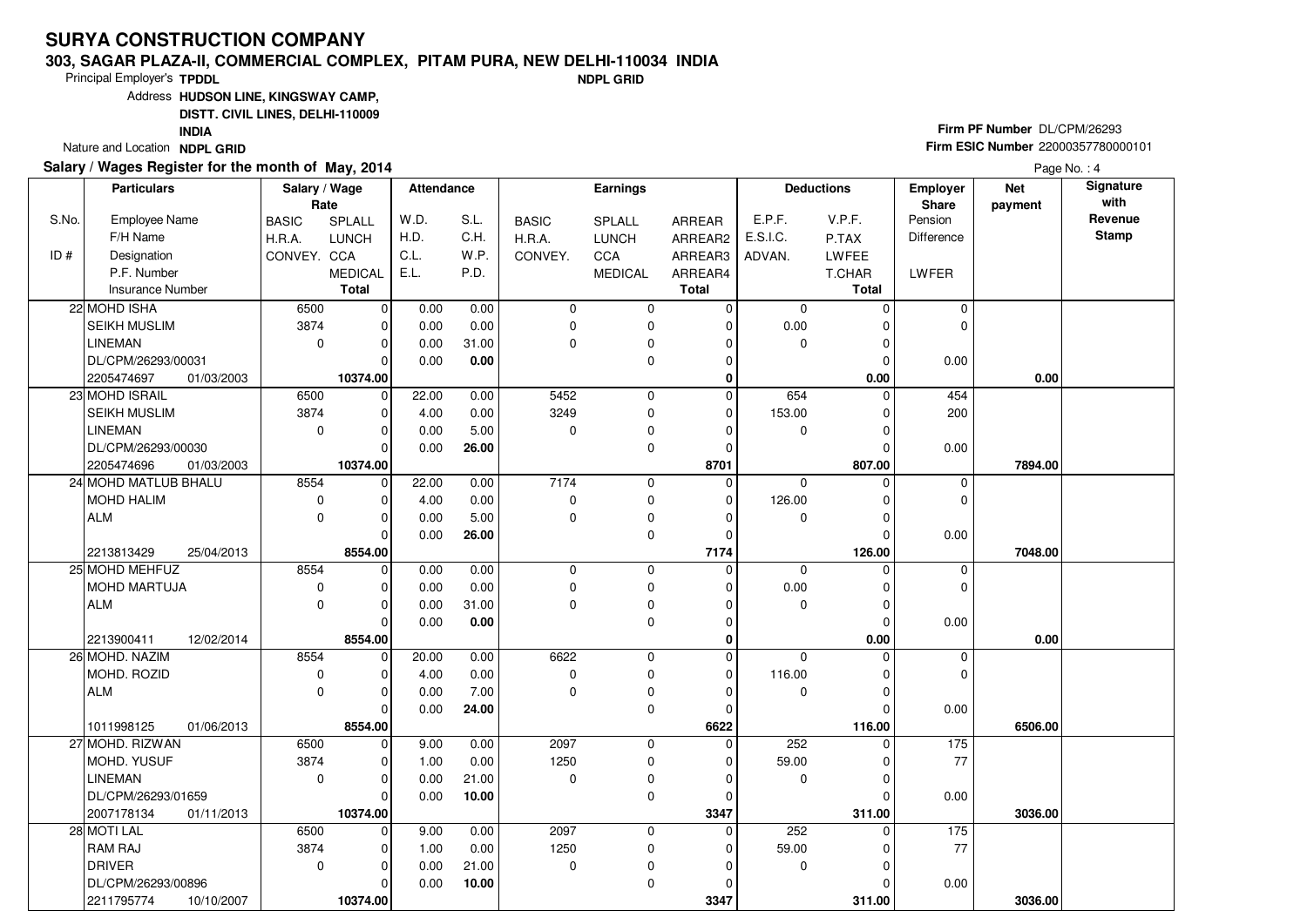### **303, SAGAR PLAZA-II, COMMERCIAL COMPLEX, PITAM PURA, NEW DELHI-110034 INDIANDPL GRID**

Principal Employer's**TPDDL**

Address**HUDSON LINE, KINGSWAY CAMP,**

**DISTT. CIVIL LINES, DELHI-110009**

**INDIA**

Nature and Location **NDPL GRID** 

## **Salary / Wages Register for the month of May, 2014**

**Firm PF Number** DL/CPM/26293 **Firm ESIC Number** <sup>22000357780000101</sup>

|       | <b>Particulars</b>      |            | Salary / Wage<br>Rate |                | <b>Attendance</b> |       | <b>Earnings</b> |                | <b>Deductions</b> |             | Employer<br>Share | <b>Net</b><br>payment | Signature<br>with |              |
|-------|-------------------------|------------|-----------------------|----------------|-------------------|-------|-----------------|----------------|-------------------|-------------|-------------------|-----------------------|-------------------|--------------|
| S.No. | <b>Employee Name</b>    |            | <b>BASIC</b>          | SPLALL         | W.D.              | S.L.  | <b>BASIC</b>    | <b>SPLALL</b>  | <b>ARREAR</b>     | E.P.F.      | V.P.F.            | Pension               |                   | Revenue      |
|       | F/H Name                |            | H.R.A.                | <b>LUNCH</b>   | H.D.              | C.H.  | H.R.A.          | <b>LUNCH</b>   | ARREAR2           | E.S.I.C.    | P.TAX             | <b>Difference</b>     |                   | <b>Stamp</b> |
| ID#   | Designation             |            | CONVEY. CCA           |                | C.L.              | W.P.  | CONVEY.         | CCA            | ARREAR3           | ADVAN.      | LWFEE             |                       |                   |              |
|       | P.F. Number             |            |                       | <b>MEDICAL</b> | E.L.              | P.D.  |                 | <b>MEDICAL</b> | ARREAR4           |             | T.CHAR            | LWFER                 |                   |              |
|       | <b>Insurance Number</b> |            |                       | <b>Total</b>   |                   |       |                 |                | <b>Total</b>      |             | <b>Total</b>      |                       |                   |              |
|       | 29 MUKESH KUMAR         |            | 11310                 | $\overline{0}$ | 0.00              | 0.00  | $\mathbf 0$     | 0              | $\mathbf 0$       | $\mathbf 0$ | $\Omega$          | $\mathbf 0$           |                   |              |
|       | MEER SINGH              |            | $\pmb{0}$             | O              | 0.00              | 0.00  | $\mathbf 0$     | 0              | $\mathbf 0$       | 0.00        |                   | $\mathbf 0$           |                   |              |
|       | SUPERVISOR              |            | $\mathbf 0$           | $\Omega$       | 0.00              | 31.00 | $\Omega$        | $\pmb{0}$      | $\Omega$          | $\mathbf 0$ | $\Omega$          |                       |                   |              |
|       |                         |            |                       | $\Omega$       | 0.00              | 0.00  |                 | $\mathbf 0$    | $\Omega$          |             | $\Omega$          | 0.00                  |                   |              |
|       | 2213833095              | 02/07/2013 |                       | 11310.00       |                   |       |                 |                | 0                 |             | 0.00              |                       | 0.00              |              |
|       | 30 NARENDER             |            | 6500                  | $\mathbf 0$    | 21.00             | 0.00  | 5032            | 0              | $\mathbf 0$       | 604         | $\mathbf 0$       | 419                   |                   |              |
|       | MAHENDER SINGH          |            | 4810                  | $\Omega$       | 3.00              | 0.00  | 3724            | 0              | $\Omega$          | 154.00      | 0                 | 185                   |                   |              |
|       | <b>SUPERVISOR</b>       |            | $\mathbf 0$           | $\Omega$       | 0.00              | 7.00  | $\Omega$        | 0              | $\Omega$          | $\mathbf 0$ | O                 |                       |                   |              |
|       | DL/CPM/26293/00006      |            |                       | $\Omega$       | 0.00              | 24.00 |                 | 0              | $\Omega$          |             | $\Omega$          | 0.00                  |                   |              |
|       | 2205474950              | 01/03/2013 |                       | 11310.00       |                   |       |                 |                | 8756              |             | 758.00            |                       | 7998.00           |              |
|       | 31 PAWAN KUMAR          |            | 11310                 | $\Omega$       | 20.00             | 0.00  | 8756            | $\pmb{0}$      | $\mathbf 0$       | $\Omega$    | $\Omega$          | 0                     |                   |              |
|       | MANGE RAM               |            | $\pmb{0}$             |                | 4.00              | 0.00  | 0               | $\pmb{0}$      | $\Omega$          | 154.00      |                   | $\mathbf 0$           |                   |              |
|       | SUPERVISOR              |            | $\mathbf 0$           | $\Omega$       | 0.00              | 7.00  | $\Omega$        | 0              | $\Omega$          | $\mathbf 0$ | $\Omega$          |                       |                   |              |
|       |                         |            |                       | $\Omega$       | 0.00              | 24.00 |                 | 0              | $\Omega$          |             | $\Omega$          | 0.00                  |                   |              |
|       | 2213861599              | 20/09/2013 |                       | 11310.00       |                   |       |                 |                | 8756              |             | 154.00            |                       | 8602.00           |              |
|       | 32 PRADEEP SINGH        |            | 11310                 | $\overline{0}$ | 21.00             | 0.00  | 9121            | $\mathbf 0$    | $\Omega$          | $\Omega$    | $\Omega$          | $\mathbf 0$           |                   |              |
|       | H. P. SINGH             |            | 0                     | $\Omega$       | 4.00              | 0.00  | 0               | $\pmb{0}$      | $\Omega$          | 160.00      | ∩                 | $\mathbf 0$           |                   |              |
|       | SUPERVISOR              |            | $\mathbf 0$           | $\Omega$       | 0.00              | 6.00  | $\Omega$        | $\pmb{0}$      | $\Omega$          | 0           |                   |                       |                   |              |
|       |                         |            |                       | $\Omega$       | 0.00              | 25.00 |                 | $\mathbf 0$    | $\Omega$          |             | O                 | 0.00                  |                   |              |
|       | 2213866940              | 08/10/2013 |                       | 11310.00       |                   |       |                 |                | 9121              |             | 160.00            |                       | 8961.00           |              |
|       | 33 RAJENDER KUMAR       |            | 10374                 | $\Omega$       | 24.00             | 0.00  | 9370            | 0              | $\Omega$          | $\Omega$    |                   | 0                     |                   |              |
|       | <b>GULZARI LAL</b>      |            | 0                     |                | 4.00              | 0.00  | 0               | 0              | $\Omega$          | 164.00      |                   | $\mathbf 0$           |                   |              |
|       | <b>LINEMAN</b>          |            | $\mathbf 0$           | $\Omega$       | 0.00              | 3.00  | $\Omega$        | 0              | $\Omega$          | $\mathbf 0$ | $\Omega$          |                       |                   |              |
|       |                         |            |                       | $\Omega$       | 0.00              | 28.00 |                 | 0              | $\Omega$          |             | $\Omega$          | 0.00                  |                   |              |
|       | 1314393179              | 01/01/2014 |                       | 10374.00       |                   |       |                 |                | 9370              |             | 164.00            |                       | 9206.00           |              |
|       | 34 RAJESH PAL           |            | 10374                 | $\Omega$       | 13.00             | 0.00  | 5020            | 0              | 0                 | $\mathbf 0$ |                   | 0                     |                   |              |
|       | <b>GAINDA RAM PAL</b>   |            | $\pmb{0}$             | $\Omega$       | 2.00              | 0.00  | $\mathbf 0$     | 0              | $\Omega$          | 88.00       | $\Omega$          | $\mathbf 0$           |                   |              |
|       | DRIVER                  |            | $\mathbf 0$           | $\Omega$       | 0.00              | 16.00 | $\mathbf 0$     | 0              | $\Omega$          | 0           | $\Omega$          |                       |                   |              |
|       |                         |            |                       | $\Omega$       | 0.00              | 15.00 |                 | 0              | $\Omega$          |             | $\Omega$          | 0.00                  |                   |              |
|       | 2007144772              | 10/11/2011 |                       | 10374.00       |                   |       |                 |                | 5020              |             | 88.00             |                       | 4932.00           |              |
|       | 35 RAKESH               |            | 11310                 | $\Omega$       | 24.00             | 0.00  | 10215           | 0              | 0                 | $\Omega$    |                   | $\mathbf 0$           |                   |              |
|       | NAND KISHOR             |            | $\pmb{0}$             |                | 4.00              | 0.00  | $\mathbf 0$     | 0              | $\Omega$          | 179.00      |                   | $\mathbf 0$           |                   |              |
|       | <b>SUPERVISOR</b>       |            | $\mathbf 0$           | $\Omega$       | 0.00              | 3.00  | $\mathbf 0$     | 0              | $\Omega$          | $\mathbf 0$ | $\Omega$          |                       |                   |              |
|       |                         |            |                       | $\Omega$       | 0.00              | 28.00 |                 | 0              | $\Omega$          |             | $\Omega$          | 0.00                  |                   |              |
|       | 2213791090              | 05/02/2013 |                       | 11310.00       |                   |       |                 |                | 10215             |             | 179.00            |                       | 10036.00          |              |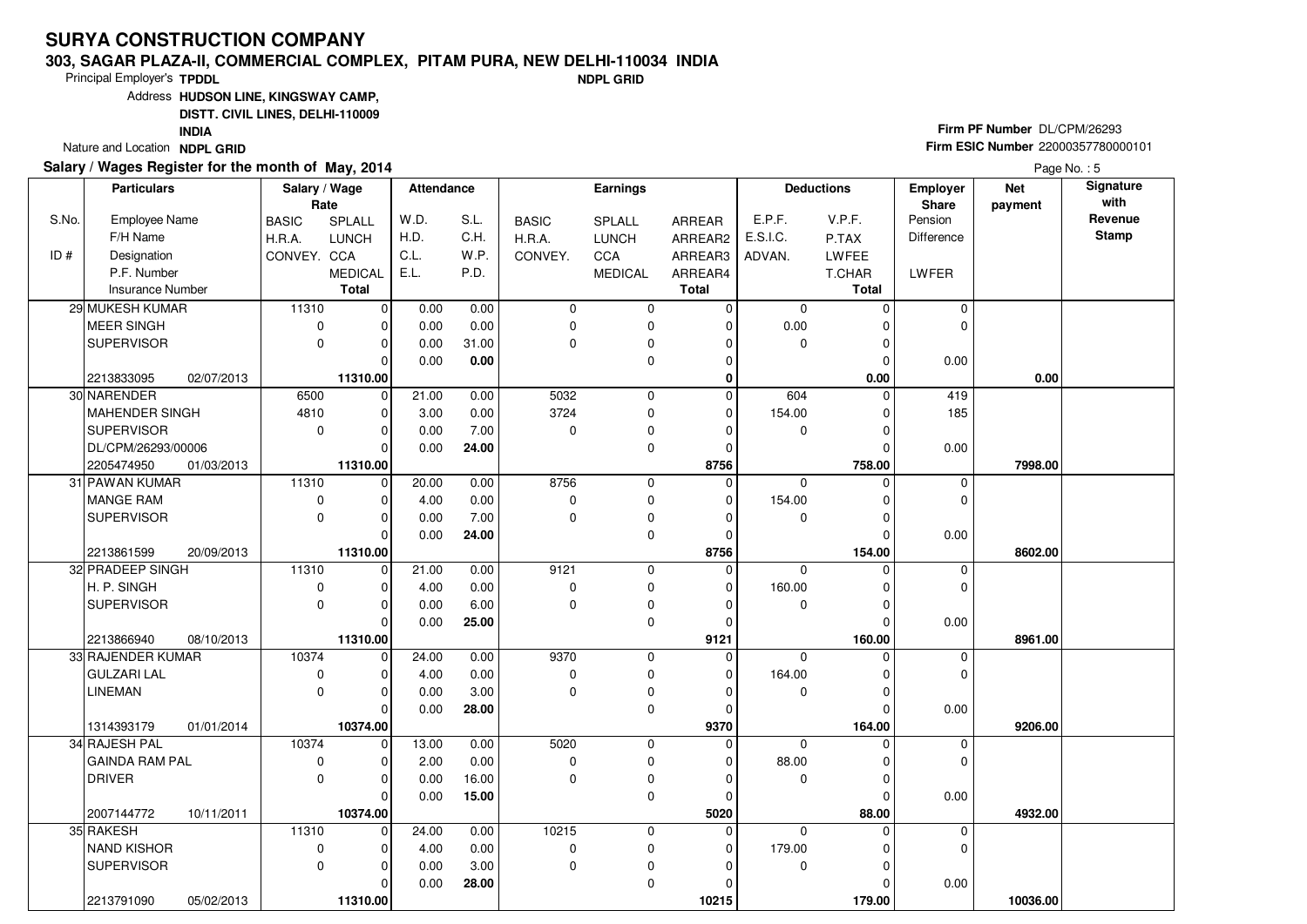### **303, SAGAR PLAZA-II, COMMERCIAL COMPLEX, PITAM PURA, NEW DELHI-110034 INDIANDPL GRID**

Principal Employer's**TPDDL**

Address**HUDSON LINE, KINGSWAY CAMP,**

**DISTT. CIVIL LINES, DELHI-110009**

**INDIA**

Nature and Location **NDPL GRID** 

## **Salary / Wages Register for the month of May, 2014**

**Firm PF Number** DL/CPM/26293 **Firm ESIC Number** <sup>22000357780000101</sup>

|       | <b>Particulars</b>                            | Salary / Wage<br>Rate |                | <b>Attendance</b> |               |                  | <b>Earnings</b> |                      |             | <b>Deductions</b>    | Employer<br>Share | <b>Net</b><br>payment | Signature<br>with |
|-------|-----------------------------------------------|-----------------------|----------------|-------------------|---------------|------------------|-----------------|----------------------|-------------|----------------------|-------------------|-----------------------|-------------------|
| S.No. | <b>Employee Name</b>                          | <b>BASIC</b>          | SPLALL         | W.D.              | S.L.          | <b>BASIC</b>     | SPLALL          | ARREAR               | E.P.F.      | V.P.F.               | Pension           |                       | Revenue           |
|       | F/H Name                                      | H.R.A.                | <b>LUNCH</b>   | H.D.              | C.H.          | H.R.A.           | <b>LUNCH</b>    | ARREAR2              | E.S.I.C.    | P.TAX                | <b>Difference</b> |                       | <b>Stamp</b>      |
| ID#   | Designation                                   | CONVEY. CCA           |                | C.L.              | W.P.          | CONVEY.          | <b>CCA</b>      | ARREAR3              | ADVAN.      | LWFEE                |                   |                       |                   |
|       | P.F. Number                                   |                       | <b>MEDICAL</b> | E.L.              | P.D.          |                  | <b>MEDICAL</b>  | ARREAR4              |             | T.CHAR               | LWFER             |                       |                   |
|       | <b>Insurance Number</b>                       |                       | <b>Total</b>   |                   |               |                  |                 | <b>Total</b>         |             | <b>Total</b>         |                   |                       |                   |
|       | 36 RAM JAGAN                                  | 6500                  | 0              | 13.00             | 0.00          | 3145             | $\mathbf 0$     | $\overline{0}$       | 377         | $\Omega$             | 262               |                       |                   |
|       | <b>SUKHAI</b>                                 | 3874                  | $\Omega$       | 2.00              | 0.00          | 1875             | 0               | $\Omega$             | 88.00       | 0                    | 115               |                       |                   |
|       | <b>LINEMAN</b>                                | $\mathbf 0$           | $\Omega$       | 0.00              | 16.00         | $\Omega$         | 0               | $\Omega$             | $\mathbf 0$ | $\Omega$             |                   |                       |                   |
|       | DL/CPM/26293/00627                            |                       | $\Omega$       | 0.00              | 15.00         |                  | 0               | $\mathbf 0$          |             | $\Omega$             | 0.00              |                       |                   |
|       | 2205495572<br>25/06/2006                      |                       | 10374.00       |                   |               |                  |                 | 5020                 |             | 465.00               |                   | 4555.00               |                   |
|       | 37 RAM NIWAS                                  | 6500                  | $\mathbf 0$    | 4.00              | 0.00          | 1048             | $\mathbf 0$     | 0                    | 126         | $\Omega$             | 87                |                       |                   |
|       | <b>MATHURA PRASAD</b>                         | 3874                  | $\Omega$       | 1.00              | 0.00          | 625              | 0               | $\Omega$             | 30.00       | $\Omega$             | 39                |                       |                   |
|       | <b>DRIVER</b>                                 | $\mathbf 0$           | $\Omega$       | 0.00              | 26.00         | $\Omega$         | 0               | $\Omega$             | 0           | $\Omega$             |                   |                       |                   |
|       | DL/CPM/26293/00885                            |                       | $\Omega$       | 0.00              | 5.00          |                  | 0               | $\Omega$             |             | $\Omega$             | 0.00              |                       |                   |
|       | 2211768444<br>20/09/2007                      |                       | 10374.00       |                   |               |                  |                 | 1673                 |             | 156.00               |                   | 1517.00               |                   |
|       | 38 RAMU SADA                                  | 5975                  | $\mathbf 0$    | 0.00              | 0.00          | $\mathbf 0$      | 0               | 0                    | $\mathbf 0$ | $\Omega$             | $\mathbf 0$       |                       |                   |
|       | <b>JOGESHWAR</b>                              | 2943                  | O              | 0.00              | 0.00          | $\mathbf 0$      | 0               | $\Omega$             | 0.00        | $\Omega$             | 0                 |                       |                   |
|       | <b>SEMI SKILLED</b>                           | $\mathbf 0$           | $\Omega$       | 0.00              | 31.00         | $\mathbf 0$      | 0               | $\mathbf 0$          | $\mathbf 0$ | 0                    |                   |                       |                   |
|       | DL/CPM/26293/00016                            |                       | $\Omega$       | 0.00              | 0.00          |                  | 0               | $\mathbf 0$          |             | $\Omega$             | 0.00              |                       |                   |
|       | 2205474698<br>01/11/2002                      |                       | 8918.00        |                   |               |                  |                 | $\bf{0}$             |             | $0.00\,$             |                   | 0.00                  |                   |
|       | 39 RATAN LAL                                  | 11310                 | $\mathbf 0$    | 9.00              | 0.00          | 3648             | 0               | $\Omega$             | $\mathbf 0$ | $\Omega$             | 0                 |                       |                   |
|       | SHARIF CHAUDHARY                              | $\mathbf 0$           | $\Omega$       | 1.00              | 0.00          | $\Omega$         | 0               | $\Omega$             | 64.00       | $\Omega$             | 0                 |                       |                   |
|       | <b>SUPERVISOR</b>                             | $\mathbf 0$           | $\Omega$       | 0.00              | 21.00         | $\mathbf 0$      | 0               | 0                    | 0           | 0                    |                   |                       |                   |
|       |                                               |                       | $\Omega$       | 0.00              | 10.00         |                  | 0               | $\Omega$             |             | $\Omega$             | 0.00              |                       |                   |
|       | 2213886931<br>02/12/2013                      |                       | 11310.00       |                   |               |                  |                 | 3648                 |             | 64.00                |                   | 3584.00               |                   |
|       | 40 RAVINDER                                   | 11310                 | $\Omega$       | 0.00              | 0.00          | $\mathbf 0$      | 0               | 0                    | $\mathbf 0$ | $\Omega$             | 0                 |                       |                   |
|       | <b>RAJBIR SINGH</b>                           | $\mathbf 0$           | $\Omega$       | 0.00              | 0.00          | $\mathbf 0$      | 0               | $\Omega$             | 0.00        | $\Omega$             | 0                 |                       |                   |
|       | <b>SUPERVISOR</b>                             | $\Omega$              | $\Omega$       | 0.00              | 31.00         | $\Omega$         | $\pmb{0}$       | $\Omega$             | $\Omega$    | $\Omega$             |                   |                       |                   |
|       |                                               |                       | $\Omega$       | 0.00              | 0.00          |                  | 0               | $\mathbf 0$          |             | $\mathbf 0$          | 0.00              |                       |                   |
|       | 2213805833<br>18/03/2013                      |                       | 11310.00       |                   |               |                  |                 | 0                    |             | 0.00                 |                   | 0.00                  |                   |
|       | 41 RAVINDER PAL SINGH                         | 6500                  | $\mathbf 0$    | 13.00             | 0.00          | 3145             | 0               | $\Omega$             | 377         | 0                    | 262               |                       |                   |
|       | <b>JAGJIT SINGH</b><br><b>SUPERVISOR</b>      | 4810<br>$\mathbf 0$   | $\Omega$<br>O  | 2.00<br>0.00      | 0.00<br>16.00 | 2327<br>$\Omega$ | 0               | $\Omega$<br>$\Omega$ | 96.00       | $\Omega$<br>$\Omega$ | 115               |                       |                   |
|       | DL/CPM/26293/01722                            |                       | $\Omega$       | 0.00              |               |                  | 0               | $\Omega$             | 0           | $\Omega$             |                   |                       |                   |
|       |                                               |                       | 11310.00       |                   | 15.00         |                  | $\pmb{0}$       |                      |             |                      | 0.00              | 4999.00               |                   |
|       | 2212967167<br>16/10/2012<br>42 RAVINDER SINGH | 10374                 | $\Omega$       | 21.00             | 0.00          | 8031             | 0               | 5472<br>0            | $\Omega$    | 473.00<br>0          |                   |                       |                   |
|       | <b>VIJAYNATH SINGH</b>                        | $\mathbf 0$           | $\Omega$       | 3.00              | 0.00          | $\mathbf 0$      | 0               | 0                    | 141.00      | $\Omega$             | 0<br>0            |                       |                   |
|       | <b>LINEMAN</b>                                | $\Omega$              | $\Omega$       | 0.00              | 0.00          | $\mathbf 0$      | 0               | $\Omega$             | 0           | 0                    |                   |                       |                   |
|       |                                               |                       | $\Omega$       | 0.00              |               |                  | 0               | 0                    |             |                      |                   |                       |                   |
|       |                                               |                       |                |                   | 24.00         |                  |                 |                      |             | 0                    | 0.00              | 7890.00               |                   |
|       | 2213926175<br>01/05/2014                      |                       | 10374.00       |                   |               |                  |                 | 8031                 |             | 141.00               |                   |                       |                   |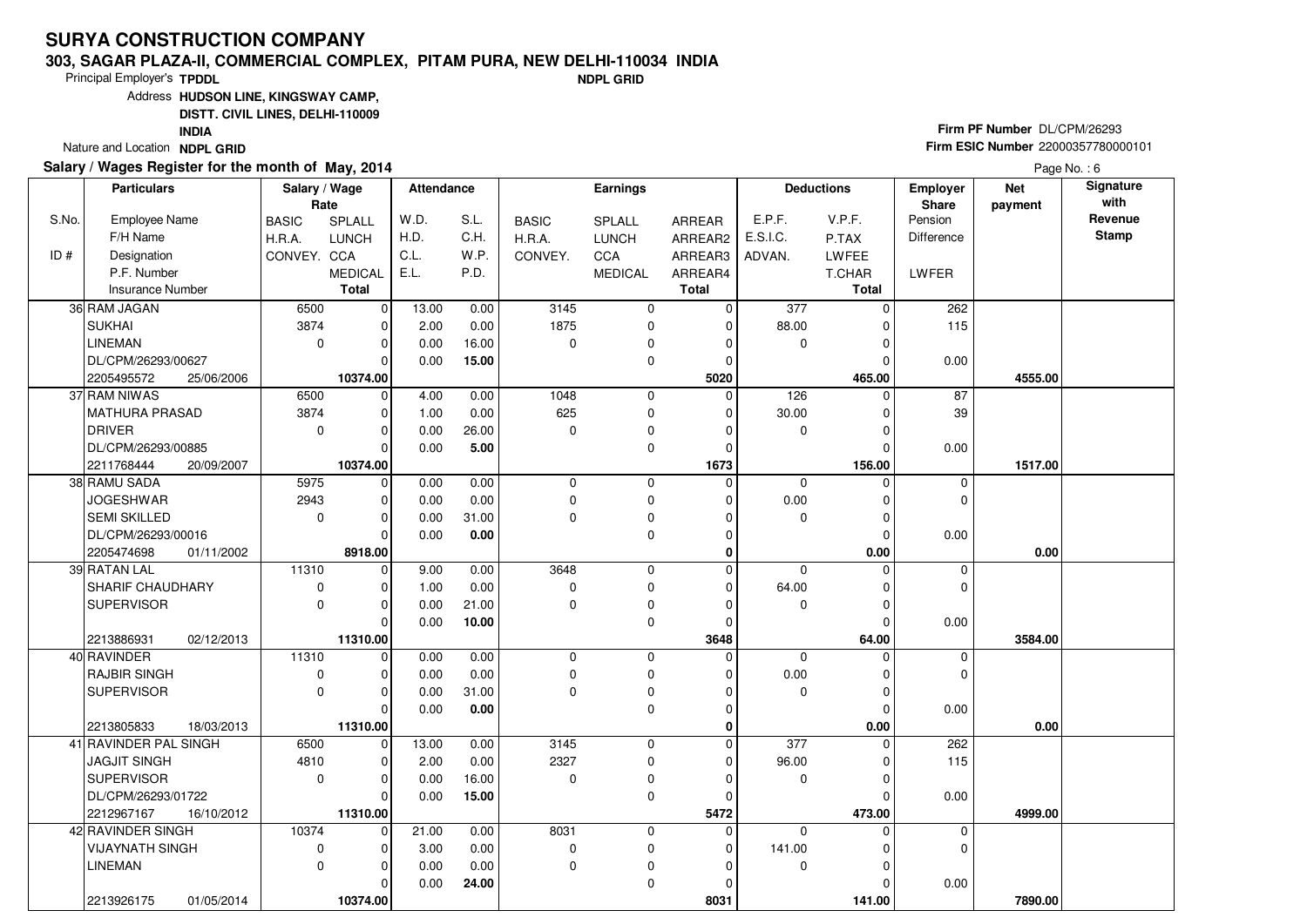### **303, SAGAR PLAZA-II, COMMERCIAL COMPLEX, PITAM PURA, NEW DELHI-110034 INDIANDPL GRID**

Principal Employer's**TPDDL**

Address**HUDSON LINE, KINGSWAY CAMP,**

**DISTT. CIVIL LINES, DELHI-110009**

**INDIA**

Nature and Location **NDPL GRID** 

## **Salary / Wages Register for the month of May, 2014**

## **Firm PF Number** DL/CPM/26293 **Firm ESIC Number** <sup>22000357780000101</sup>

|       | <b>Particulars</b>       | Salary / Wage<br>Rate |                | <b>Attendance</b> |       |              | Earnings       |              |             | <b>Deductions</b> | <b>Employer</b><br>Share | <b>Net</b><br>payment | Signature<br>with |
|-------|--------------------------|-----------------------|----------------|-------------------|-------|--------------|----------------|--------------|-------------|-------------------|--------------------------|-----------------------|-------------------|
| S.No. | <b>Employee Name</b>     | <b>BASIC</b>          | SPLALL         | W.D.              | S.L.  | <b>BASIC</b> | SPLALL         | ARREAR       | E.P.F.      | V.P.F.            | Pension                  |                       | Revenue           |
|       | F/H Name                 | H.R.A.                | <b>LUNCH</b>   | H.D.              | C.H.  | H.R.A.       | <b>LUNCH</b>   | ARREAR2      | E.S.I.C.    | P.TAX             | <b>Difference</b>        |                       | Stamp             |
| ID#   | Designation              | CONVEY. CCA           |                | C.L.              | W.P.  | CONVEY.      | CCA            | ARREAR3      | ADVAN.      | LWFEE             |                          |                       |                   |
|       | P.F. Number              |                       | <b>MEDICAL</b> | E.L.              | P.D.  |              | <b>MEDICAL</b> | ARREAR4      |             | T.CHAR            | LWFER                    |                       |                   |
|       | Insurance Number         |                       | <b>Total</b>   |                   |       |              |                | <b>Total</b> |             | <b>Total</b>      |                          |                       |                   |
|       | 43 REM BAHADUR           | 5731                  | 0              | 21.00             | 0.00  | 4437         | $\mathbf 0$    | 0            | 532         | $\Omega$          | 370                      |                       |                   |
|       | TULKA BAHADUR            | 2823                  | $\overline{0}$ | 3.00              | 0.00  | 2186         | 0              | $\mathbf 0$  | 116.00      | 0                 | 162                      |                       |                   |
|       | <b>ALM</b>               | $\mathbf 0$           | $\overline{0}$ | 0.00              | 7.00  | $\mathbf 0$  | 0              | 0            | 0           | 0                 |                          |                       |                   |
|       | DL/CPM/26293/00549       |                       | 0              | 0.00              | 24.00 |              | 0              | 0            |             | 0                 | 0.00                     |                       |                   |
|       | 2205489416<br>09/07/2005 |                       | 8554.00        |                   |       |              |                | 6623         |             | 648.00            |                          | 5975.00               |                   |
|       | 44 SACHIN                | 11310                 | $\overline{0}$ | 7.00              | 0.00  | 2919         | 0              | $\mathbf 0$  | $\mathbf 0$ | $\Omega$          | $\mathbf 0$              |                       |                   |
|       | TEJ RAM                  | $\mathbf 0$           | 0              | 1.00              | 0.00  | 0            | $\pmb{0}$      | 0            | 52.00       | 0                 | $\mathbf 0$              |                       |                   |
|       | <b>SUPERVISOR</b>        | $\mathbf 0$           | 0              | 0.00              | 23.00 | $\mathbf 0$  | $\mathbf 0$    | 0            | 0           | $\mathbf 0$       |                          |                       |                   |
|       |                          |                       | 0              | 0.00              | 8.00  |              | 0              | 0            |             | 0                 | 0.00                     |                       |                   |
|       | 2213806942<br>01/04/2013 |                       | 11310.00       |                   |       |              |                | 2919         |             | 52.00             |                          | 2867.00               |                   |
|       | 45 SAHUBAZ               | 8554                  | $\mathbf 0$    | 23.00             | 0.00  | 7450         | 0              | 0            | $\mathbf 0$ | 0                 | 0                        |                       |                   |
|       | <b>MOINUDIN</b>          | $\mathsf 0$           | 0              | 4.00              | 0.00  | 0            | 0              | 0            | 131.00      | 0                 | $\mathbf 0$              |                       |                   |
|       | <b>ALM</b>               | $\mathbf 0$           | 0              | 0.00              | 4.00  | $\mathbf 0$  | 0              | 0            | 0           | 0                 |                          |                       |                   |
|       |                          |                       | 0              | 0.00              | 27.00 |              | 0              | 0            |             | $\Omega$          | 0.00                     |                       |                   |
|       | 2213729216<br>25/06/2012 |                       | 8554.00        |                   |       |              |                | 7450         |             | 131.00            |                          | 7319.00               |                   |
|       | 46 SARVAN PRASAD         | 5731                  | 0              | 0.00              | 0.00  | 0            | 0              | $\mathbf 0$  | $\mathbf 0$ | $\mathbf 0$       | 0                        |                       |                   |
|       | <b>MEHTO</b>             | 2823                  | 0              | 0.00              | 0.00  | $\mathbf 0$  | 0              | 0            | 0.00        | $\mathbf 0$       | $\mathbf 0$              |                       |                   |
|       | <b>ALM</b>               | $\mathbf 0$           | 0              | 0.00              | 31.00 | $\mathbf 0$  | $\mathbf 0$    | 0            | $\mathbf 0$ | $\mathbf 0$       |                          |                       |                   |
|       | DL/CPM/26293/01423       |                       | 0              | 0.00              | 0.00  |              | $\mathbf 0$    | 0            |             | $\Omega$          | 0.00                     |                       |                   |
|       | 2206591590<br>15/12/2010 |                       | 8554.00        |                   |       |              |                | 0            |             | 0.00              |                          | 0.00                  |                   |
|       | 47 SARWAN KUMAR PASWAN   | 5731                  | $\mathbf 0$    | 17.00             | 0.00  | 3697         | $\mathbf 0$    | 0            | 444         | $\Omega$          | 308                      |                       |                   |
|       | TAHLU PASWAN             | 2823                  | $\mathbf 0$    | 3.00              | 0.00  | 1821         | 0              | 0            | 97.00       | 0                 | 136                      |                       |                   |
|       | <b>ALM</b>               | $\mathbf 0$           | 0              | 0.00              | 11.00 | $\mathbf 0$  | $\pmb{0}$      | 0            | 0           | $\mathbf 0$       |                          |                       |                   |
|       | DL/CPM/26293/01751       |                       | 0              | 0.00              | 20.00 |              | $\mathbf 0$    | 0            |             | $\Omega$          | 0.00                     |                       |                   |
|       | 2213795995<br>19/02/2013 |                       | 8554.00        |                   |       |              |                | 5518         |             | 541.00            |                          | 4977.00               |                   |
|       | 48 SATISH CHANDRA        | 8554                  | $\mathbf 0$    | 21.00             | 0.00  | 6898         | $\mathbf 0$    | $\mathbf 0$  | $\mathbf 0$ | $\Omega$          | 0                        |                       |                   |
|       | <b>CHANDRA PAL</b>       | $\mathbf 0$           | 0              | 4.00              | 0.00  | $\mathbf 0$  | 0              | $\mathbf 0$  | 121.00      | $\mathbf 0$       | $\mathbf 0$              |                       |                   |
|       | <b>ALM</b>               | $\Omega$              | 0              | 0.00              | 6.00  | $\mathbf{0}$ | 0              | 0            | $\mathbf 0$ | $\Omega$          |                          |                       |                   |
|       |                          |                       | $\mathbf 0$    | 0.00              | 25.00 |              | 0              | $\mathbf 0$  |             | $\Omega$          | 0.00                     |                       |                   |
|       | 2213835604<br>03/07/2013 |                       | 8554.00        |                   |       |              |                | 6898         |             | 121.00            |                          | 6777.00               |                   |
|       | 49 SATYAWAN MOR          | 11310                 | $\mathbf 0$    | 21.00             | 0.00  | 9121         | 0              | 0            | $\mathbf 0$ | 0                 | 0                        |                       |                   |
|       | <b>BHUNDU RAM</b>        | $\mathbf 0$           | 0              | 4.00              | 0.00  | $\pmb{0}$    | $\mathbf 0$    | 0            | 160.00      | $\Omega$          | $\mathbf 0$              |                       |                   |
|       | <b>SUPERVISOR</b>        | $\mathbf 0$           | 0              | 0.00              | 6.00  | $\mathbf 0$  | 0              | 0            | 0           | $\mathbf 0$       |                          |                       |                   |
|       |                          |                       | 0              | 0.00              | 25.00 |              | 0              | 0            |             | 0                 | 0.00                     |                       |                   |
|       | 2213903531<br>15/02/2014 |                       | 11310.00       |                   |       |              |                | 9121         |             | 160.00            |                          | 8961.00               |                   |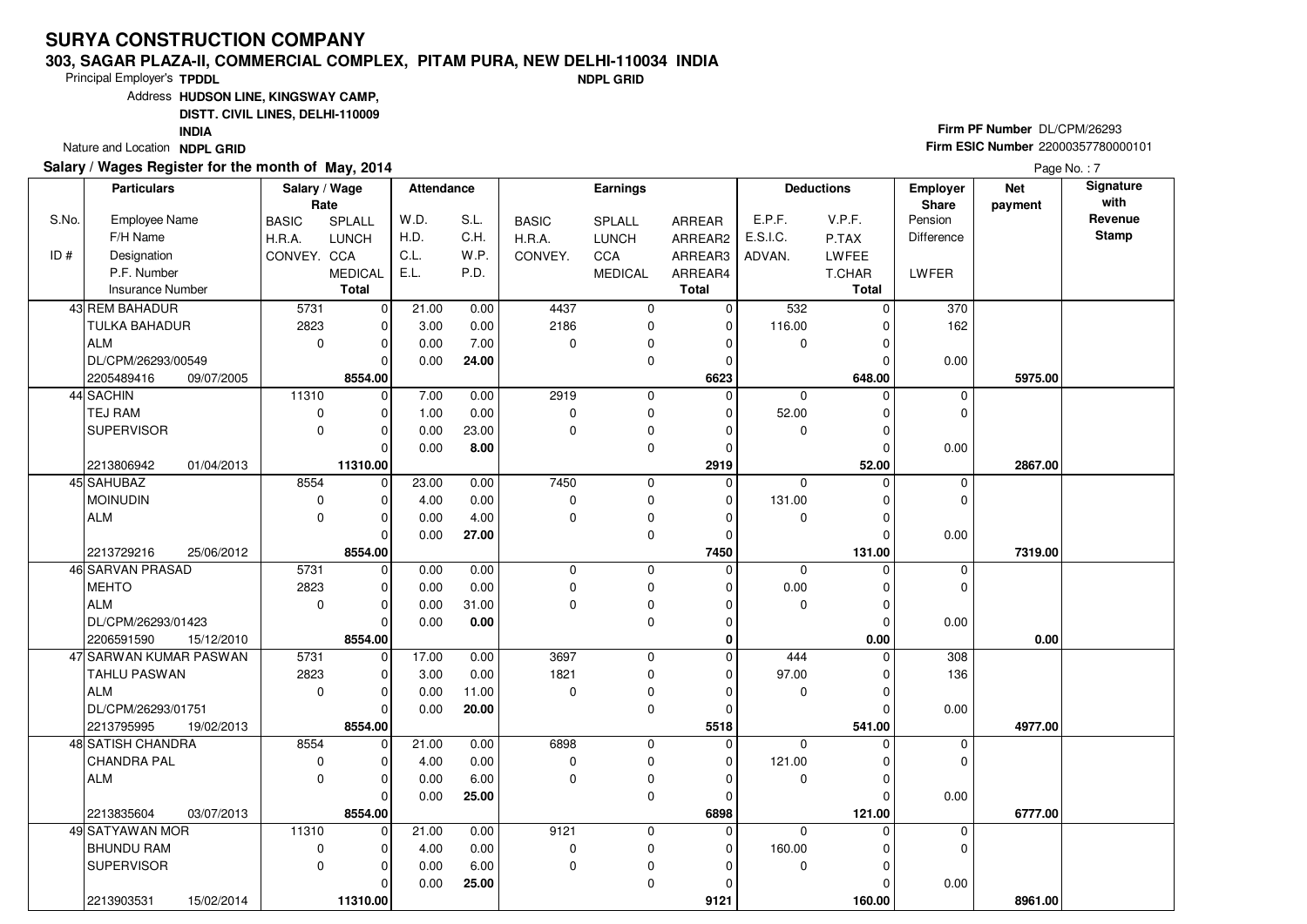### **303, SAGAR PLAZA-II, COMMERCIAL COMPLEX, PITAM PURA, NEW DELHI-110034 INDIANDPL GRID**

Principal Employer's**TPDDL**

Address**HUDSON LINE, KINGSWAY CAMP,**

**DISTT. CIVIL LINES, DELHI-110009**

**INDIA**

Nature and Location **NDPL GRID** 

## **Salary / Wages Register for the month of May, 2014**

**Firm PF Number** DL/CPM/26293 **Firm ESIC Number** <sup>22000357780000101</sup>

|       | Salary / Wage<br><b>Particulars</b><br><b>Earnings</b><br><b>Attendance</b><br>Rate |            | <b>Deductions</b> |                | Employer<br><b>Share</b> | <b>Net</b> | Signature<br>with |                |                |             |               |                   |         |              |
|-------|-------------------------------------------------------------------------------------|------------|-------------------|----------------|--------------------------|------------|-------------------|----------------|----------------|-------------|---------------|-------------------|---------|--------------|
| S.No. | <b>Employee Name</b>                                                                |            | <b>BASIC</b>      | SPLALL         | W.D.                     | S.L.       | <b>BASIC</b>      | <b>SPLALL</b>  | <b>ARREAR</b>  | E.P.F.      | V.P.F.        | Pension           | payment | Revenue      |
|       | F/H Name                                                                            |            | H.R.A.            | <b>LUNCH</b>   | H.D.                     | C.H.       | H.R.A.            | <b>LUNCH</b>   | ARREAR2        | E.S.I.C.    | P.TAX         | <b>Difference</b> |         | <b>Stamp</b> |
| ID#   | Designation                                                                         |            | CONVEY. CCA       |                | C.L.                     | W.P.       | CONVEY.           | <b>CCA</b>     | ARREAR3        | ADVAN.      | <b>LWFEE</b>  |                   |         |              |
|       | P.F. Number                                                                         |            |                   | <b>MEDICAL</b> | E.L.                     | P.D.       |                   | <b>MEDICAL</b> | ARREAR4        |             | T.CHAR        | LWFER             |         |              |
|       | <b>Insurance Number</b>                                                             |            |                   | <b>Total</b>   |                          |            |                   |                | <b>Total</b>   |             | Total         |                   |         |              |
|       | 50 SHISHU PAL SINGH                                                                 |            | 5731              | 0              | 20.00                    | 0.00       | 4252              | 0              | $\mathbf 0$    | 510         | $\mathbf 0$   | 354               |         |              |
|       | <b>CHANDER PAL SINGH</b>                                                            |            | 2823              | $\Omega$       | 3.00                     | 0.00       | 2094              | 0              | $\mathbf 0$    | 112.00      |               | 156               |         |              |
|       | <b>ALM</b>                                                                          |            | $\mathbf 0$       | $\Omega$       | 0.00                     | 8.00       | $\Omega$          | 0              | $\Omega$       | $\mathbf 0$ | $\Omega$      |                   |         |              |
|       | DL/CPM/26293/01472                                                                  |            |                   | $\Omega$       | 0.00                     | 23.00      |                   | 0              | $\Omega$       |             | $\mathcal{C}$ | 0.00              |         |              |
|       | 2213586142                                                                          | 21/03/2011 |                   | 8554.00        |                          |            |                   |                | 6346           |             | 622.00        |                   | 5724.00 |              |
|       | 51 SULTAN SINGH                                                                     |            | 10374             | $\mathbf 0$    | 3.00                     | 0.00       | 1004              | $\mathbf 0$    | $\Omega$       | $\mathbf 0$ | $\Omega$      | 0                 |         |              |
|       | <b>RAM PRASAD SINGH</b>                                                             |            | 0                 | $\Omega$       | 0.00                     | 0.00       | $\mathbf 0$       | 0              | $\Omega$       | 18.00       | 0             | $\mathbf 0$       |         |              |
|       | <b>OPERATOR</b>                                                                     |            | 0                 | $\Omega$       | 0.00                     | 28.00      | $\Omega$          | 0              | $\Omega$       | $\mathbf 0$ | $\Omega$      |                   |         |              |
|       |                                                                                     |            |                   | $\Omega$       | 0.00                     | 3.00       |                   | $\mathbf 0$    | $\Omega$       |             | $\Omega$      | 0.00              |         |              |
|       | 1011783319                                                                          | 02/12/2013 |                   | 10374.00       |                          |            |                   |                | 1004           |             | 18.00         |                   | 986.00  |              |
|       | 52 SUMIT KUMAR                                                                      |            | 11310             | $\Omega$       | 9.00                     | 0.00       | 3648              | $\mathbf 0$    | $\mathbf 0$    | $\Omega$    | $\Omega$      | $\mathbf 0$       |         |              |
|       | <b>TEEKA RAM</b>                                                                    |            | 0                 | O              | 1.00                     | 0.00       | $\Omega$          | 0              | O              | 64.00       |               | $\mathbf 0$       |         |              |
|       | <b>SUPERVISOR</b>                                                                   |            | 0                 | 0              | 0.00                     | 21.00      | $\Omega$          | $\pmb{0}$      | $\Omega$       | $\mathbf 0$ | $\Omega$      |                   |         |              |
|       |                                                                                     |            |                   | $\Omega$       | 0.00                     | 10.00      |                   | 0              | $\Omega$       |             | $\Omega$      | 0.00              |         |              |
|       | 2213886924                                                                          | 02/12/2013 |                   | 11310.00       |                          |            |                   |                | 3648           |             | 64.00         |                   | 3584.00 |              |
|       | 53 SUNDER LAL                                                                       |            | 6500              | $\mathbf 0$    | 17.00                    | 0.00       | 4194              | 0              | $\Omega$       | 503         | $\Omega$      | 349               |         |              |
|       | POORAN LAL                                                                          |            | 3874              | $\Omega$       | 3.00                     | 0.00       | 2499              | 0              | $\Omega$       | 118.00      | $\Omega$      | 154               |         |              |
|       | <b>LINEMAN</b>                                                                      |            | 0                 | $\Omega$       | 0.00                     | 11.00      | $\Omega$          | $\mathbf 0$    | $\Omega$       | $\mathbf 0$ |               |                   |         |              |
|       | DL/CPM/26293/01272                                                                  |            |                   | $\Omega$       | 0.00                     | 20.00      |                   | 0              | $\Omega$       |             | $\mathcal{C}$ | 0.00              |         |              |
|       | 2213179926                                                                          | 15/01/2010 |                   | 10374.00       |                          |            |                   |                | 6693           |             | 621.00        |                   | 6072.00 |              |
|       | 54 VAJARANGI SINGH                                                                  |            | 8554              | $\Omega$       | 4.00                     | 0.00       | 1104              | $\mathbf 0$    | $\Omega$       | $\Omega$    |               | $\mathbf 0$       |         |              |
|       | RAMANANDA                                                                           |            | 0                 | $\Omega$       | 0.00                     | 0.00       | $\mathbf 0$       | 0              | $\Omega$       | 20.00       |               | $\mathbf 0$       |         |              |
|       | ALM                                                                                 |            | $\Omega$          | $\Omega$       | 0.00                     | 27.00      | $\Omega$          | 0              | $\Omega$       | $\mathbf 0$ | $\Omega$      |                   |         |              |
|       |                                                                                     |            |                   | $\Omega$       | 0.00                     | 4.00       |                   | $\mathbf 0$    | $\Omega$       |             | $\Omega$      | 0.00              |         |              |
|       | 2213813432                                                                          | 25/04/2013 |                   | 8554.00        |                          |            |                   |                | 1104           |             | 20.00         |                   | 1084.00 |              |
|       | 55 VIMAL KUMAR                                                                      |            | 11310             | $\Omega$       | 20.00                    | 0.00       | 8756              | $\mathbf 0$    | $\overline{0}$ | $\Omega$    |               | $\mathbf 0$       |         |              |
|       | HARSHAI                                                                             |            | 0                 | $\Omega$       | 4.00                     | 0.00       | $\mathbf 0$       | 0              | $\Omega$       | 154.00      |               | $\mathbf 0$       |         |              |
|       | <b>SUPERVISOR</b>                                                                   |            | 0                 | $\Omega$       | 0.00                     | 7.00       | $\mathbf 0$       | 0              | $\Omega$       | 0           | $\mathcal{C}$ |                   |         |              |
|       |                                                                                     |            |                   | $\Omega$       | 0.00                     | 24.00      |                   | 0              | $\Omega$       |             | $\Omega$      | 0.00              |         |              |
|       | 2205479463                                                                          | 01/01/2014 |                   | 11310.00       |                          |            |                   |                | 8756           |             | 154.00        |                   | 8602.00 |              |
|       | 56 VINOD PASWAN                                                                     |            | 10374             | $\Omega$       | 0.00                     | 0.00       | $\mathbf 0$       | 0              | $\Omega$       | $\mathbf 0$ | $\Omega$      | $\mathbf 0$       |         |              |
|       | TAHALU PASWAN                                                                       |            | 0                 | $\Omega$       | 0.00                     | 0.00       | $\mathbf 0$       | $\pmb{0}$      | $\Omega$       | 0.00        |               | $\mathbf 0$       |         |              |
|       | CARPAINTER                                                                          |            | $\Omega$          | $\Omega$       | 0.00                     | 31.00      | $\Omega$          | 0              | O              | 0           | $\Omega$      |                   |         |              |
|       |                                                                                     |            |                   | 0              | 0.00                     | 0.00       |                   | 0              | 0              |             | $\mathbf 0$   | 0.00              |         |              |
|       | 2213894711                                                                          | 06/01/2014 |                   | 10374.00       |                          |            |                   |                | $\bf{0}$       |             | 0.00          |                   | 0.00    |              |